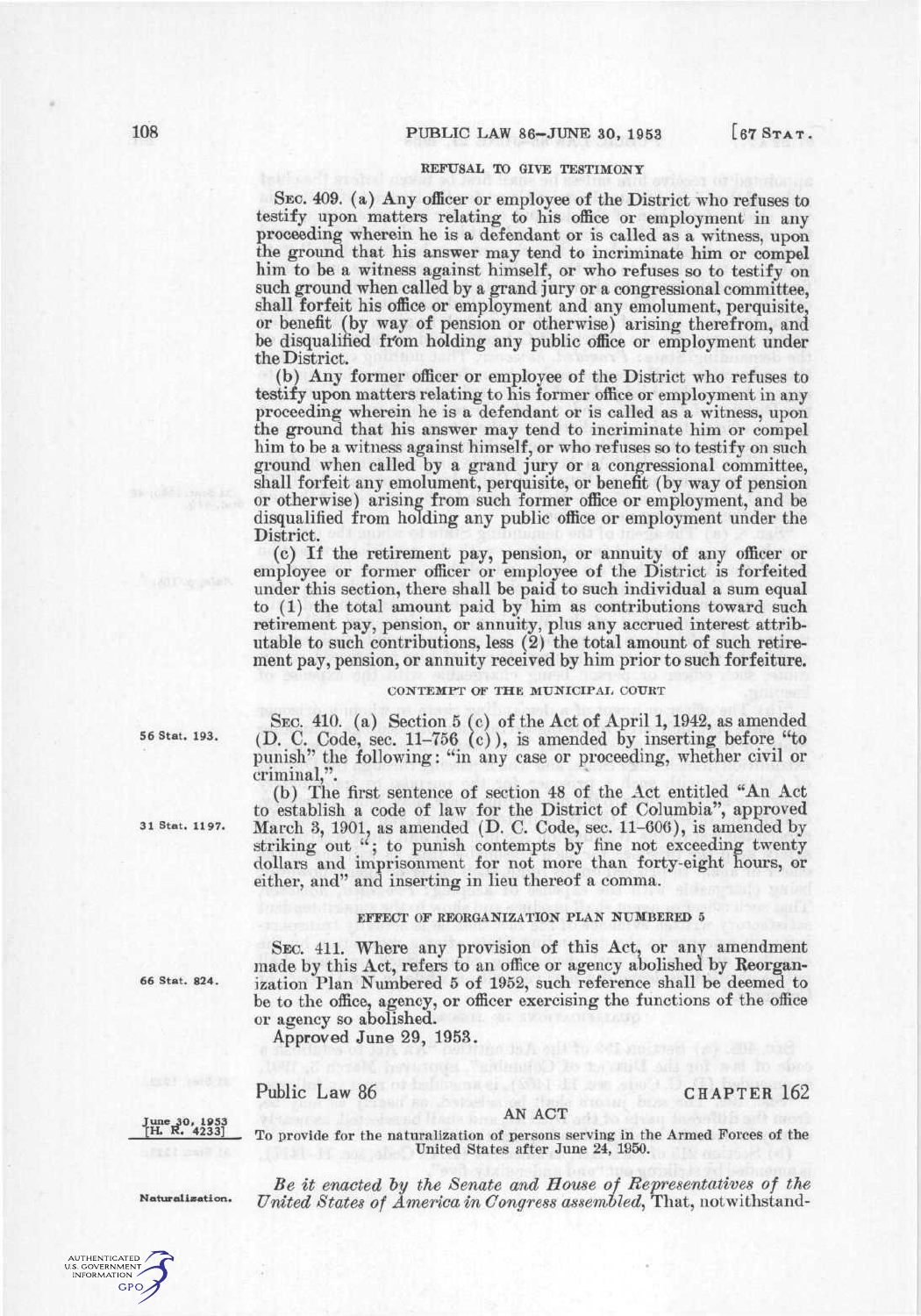ing the provisions of sections 310 (d) and 318 of the Immigration and Nationality Act, any person, not a citizen, who, after June 24,1950, and not later than July 1,1955, has actively served or actively serves, hon-**1429.**  orably, in the Armed Forces of the United States for a period or periods totaling not less than ninety days and who (1) having been lawfully admitted to the United States for permanent residence, or (2) having been lawfully admitted to the United States, and having been physically present within the United States for a single period of at least one year at the time of entering the Armed Forces, may be naturalized on petition filed not later than December 31, 1955, upon compliance with all the requirements of the Immigration and Nationality Act, except that—

(a) he may be naturalized regardless of age;

(b) no period of residence or specified period of physical presence within the United States or any State after entering the Armed Forces shall be required: *Provided^* That there shall be included in the petition the affidavits of at least two credible witnesses, citizens of the United States, stating that each such witness personally knows the petitioner to be a person of good moral character, attached to the principles of the Constitution of the United States and well disposed to the good order and happiness of the United States;

(c) the petition for naturalization may be filed in any court having naturalization jurisdiction regardless of the residence of the petitioner;

(d) notwithstanding section 336 (c) of the Immigration and Nationality Act, the petitioner may be naturalized immediately if prior to the filing of the petition, the petitioner and the witnesses shall have appeared before and been examined by a representative of the Immigration and Naturalization Service; and

(e) no fee, except that which may be required by State law, shall be charged or collected for making, filing, or docketing the petition for naturalization, or for the final hearing thereon, or for the certificate of naturalization, if issued.

Service in the Armed Forces of the United States may be proved by a duly authenticated copy of the record of the executive or military department having custody of the record of the petitioner's service, showing that the petitioner is or was during the period or periods hereinbefore described a member serving actively and honorably in such forces and, if separated from such service, that he was not separated under other than honorable conditions; or may be proved by affidavits, forming part of the petition, of at least two citizens of the United States, members of the Armed Forces of the United States, of the noncommissioned or warrant officer grade or higher (who may also be the witnesses described in subsection (b) of this section) : *Provided, however^* That no period of service in the Armed Forces of the United States shall be made the basis of a petition for naturalization under this Act if the applicant has previously been naturalized on the basis of the same period of service.

SEC. 2. Any person entitled to naturalization under section 1 of this Act may be naturalized while serving outside the jurisdiction **jurisdiction.**  of any naturalization court, upon compliance with applicable provisions of that section without appearing before any such court. The petition for naturalization of any such person shall be made and sworn to before, and filed with a representative of the Immigration and Naturalization Service designated by the Attorney General, which representative is hereby authorized to receive such petition, to conduct hearings thereon, to take testimony concerning any matter touching or in any way affecting the admissibility of such person for natu-

**66 Stat. 163. 8 us e 1101 note.** 

**Noncitizens in**<br> **Armed Forces.**<br> **66 Stat. 239, 244.**<br> **8 U S C 1421,** 

**66 Stat. 257. 8 us e 1447.** 

**Proof of service.** 

**Persons serving outsid e court's**